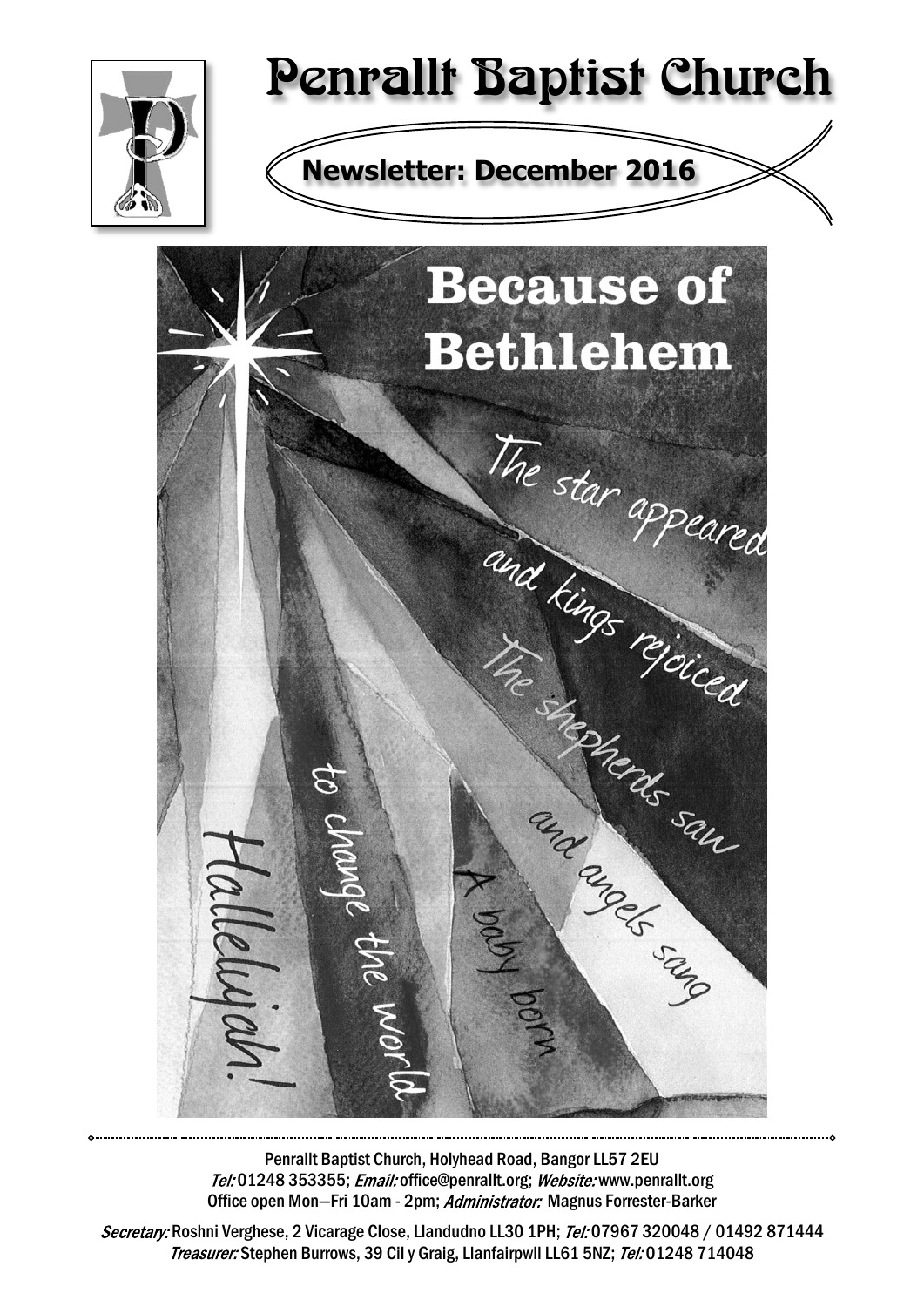Because of Bethlehem… Love is born, Hope is here!

So, here we are again, that time of the year – Christmas trees, Christmas decorations, Christmas shopping, Christmas presents, Christmas cards, Christmas dinner… so it goes, on and on! Things to do, no time to do it in… have we totally lost the meaning of Christmas? Christmas – the infinite God becoming a few pounds of human flesh; God somehow becoming baby-sized – is a moment in history where God intervened to save a broken world, not for the good people with a perfect past but for those who are less than good, who have a problem past; God bringing grace, hope to humanity. 2000 years on there is still something refreshingly new for us as we remember the stable where the baby lay, the baby representing the hope of thousands of years of recorded history; Christmas, when God pulled back the curtain so mankind might see his face. God, Creator of the universe, the one who scattered the stars by hand, cared enough for us to put himself on this earth in the person of His Son as a tiny baby!

Yet have we reduced this extraordinary event to nothing but 'busyness' when there is no time to consider anything other than partying? Yes, we sing Christmas carols; we have nine lessons and carols; there is sometimes candle light to capture the birth of our Redeemer and every year we hear the same story of Mary and Joseph, the donkey, the Shepherds; is that it then? Some might think how in the midst of seeing the devastation of all human kindness in the war torn streets of Western Aleppo or the total destruction of human dignity in the muddy patch of land called Calais' 'Jungle' one could think of the 'Saviour'? Why is He not saving the world right now? But I do believe, dear reader, you know the answer. This baby came to show us the full extent of God's love for us, and, on the cross to make it possible for us once again to enter into a relationship with him. This Jesus offers us a choice. If we are to enjoy this relationship we must invite him into our lives. So we find ourselves in a place of choice – do nothing, make the wrong choice and party without meaning or receive this baby into our lives and enjoy the fullness of eternal life. Often we make the wrong choice thus breeding pain, suffering, destruction; a life without hope; a life devoid of God's grace.

This Christmas season may I invite you to reflect on the activity of God in sending His Son into this world? Hope has now come – a chance to free ourselves from all that seek to dull and destroy if we accept this free gift from heaven; a chance to be fully reconciled to the Father. If only we would trust this baby to guide us, save us and give us peace instead of placing expectations on our political masters, our economic analysts, our business brains! There is nothing wrong with looking at the great things of this world but 'seek first the kingdom of God', a God who does not let us down, a God who loves us unconditionally. The incarnation of Christ makes for a very unusual fashion statement on the world's catwalk. Clothed in humility, this baby was born in the dead of the night in a cold, dark cave reserved for animals.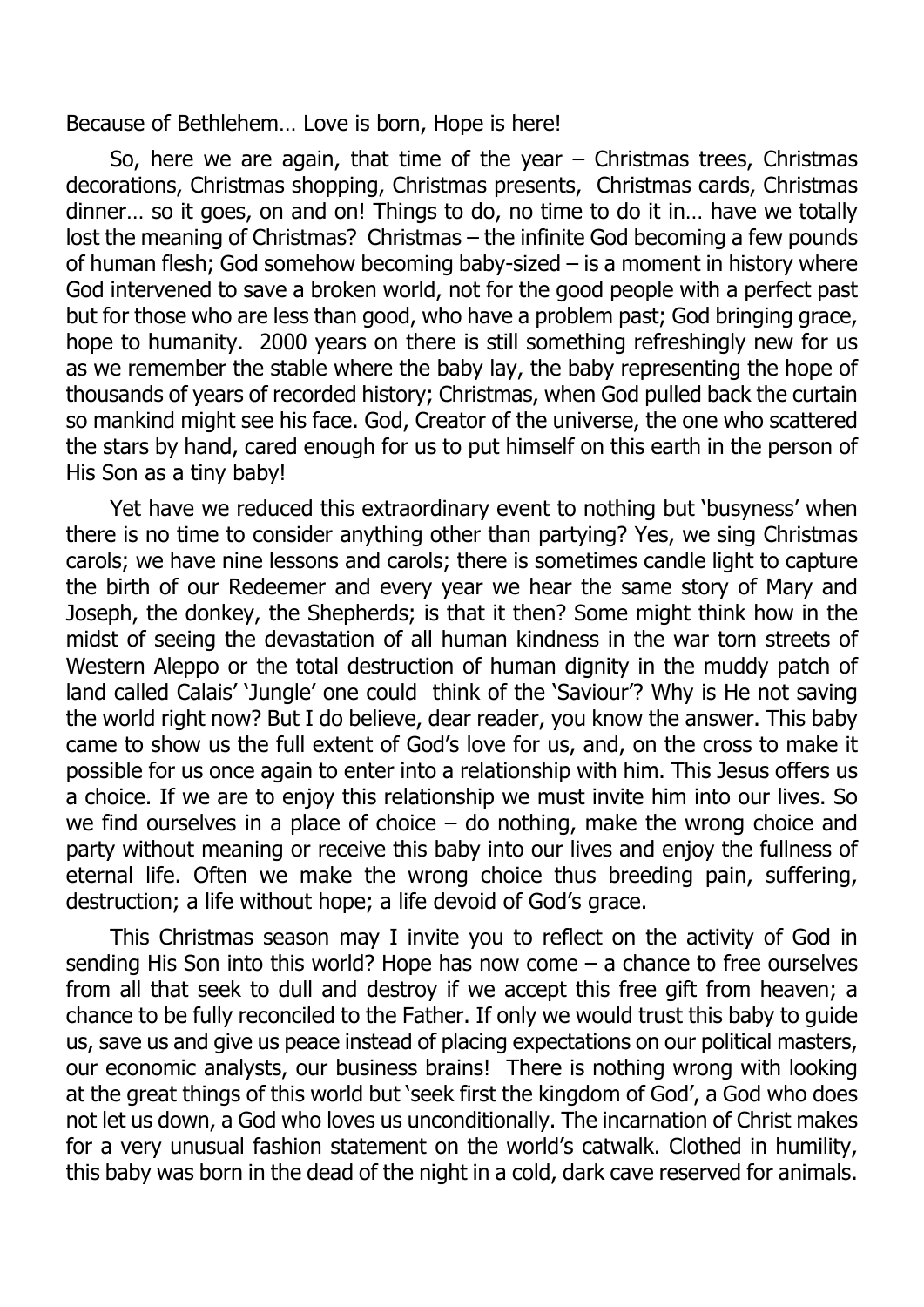Christmas means peace with God, which leads to peace with others. 'In Christ' we have a new kinship-the family of God; we have peace and joy as we are delivered from the shackles of sin and transformed to become co-heirs with Christ. So, will you, people of Penrallt, make a choice this season, to receive this fee gift of salvation and service brought to us by this baby, our Saviour, whose birth we celebrate? Pause a moment amidst your busy preparations and ponder for a while what Christmas is about, in a nutshell … God showed up… to save us!

And so, this Christmas time, I greet you, not quite as the world greets you but with nothing other than a profound love and esteem; in simplicity with a servant heart. God bless.

Roshni

#### **Services This Month**

#### **4th December**

- 10:30am Speaker: Christopher Penney. Matthew 1:18-25; Luke 2:1-7 **Advent: Joseph - True servant, faithful husband**
- 6:00pm Communion Service Speaker: Trevor Casey **Advent Prophecies: John the Baptist – Crazy Preacher**

#### Isaiah 40:3-5: Malachi 3:1: Matthew 3:1-12

#### **11th December**

10:30am Sunday School Christmas Service

6:00pm Upper Bangor Community Carols by Candlelight service **Because of Bethlehem** With singing led by our music ensemble, and the participation of community groups who share Canolfan Penrallt with us, we hope to make this the highlight of Upper Bangor's Christmas every year. Join us for a very special evening.

#### **18th December**

- 10:30am Family Communion Service. Speaker: Rob Beamish **Advent: Mary**  $like<sub>1</sub>$
- 6:00pm Christmas Readings and Carols led by Geoff Birch.

#### **25th December (Christmas Day)**

10:30am Christmas Morning Service. Speaker: Geoff Birch. **Christmas Unwrapped** Luke 2:1-7

There is no evening service on Christmas Day.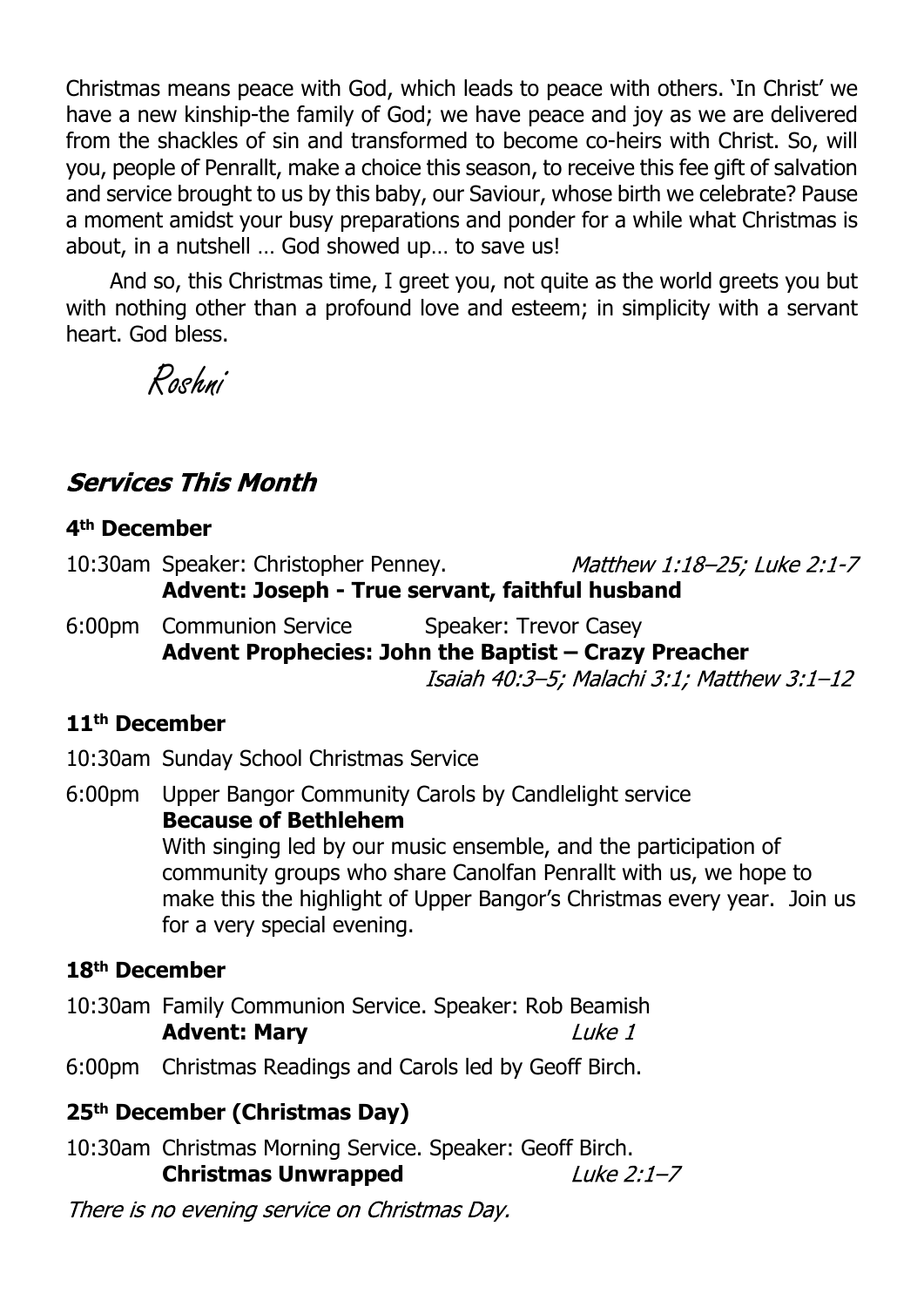#### **Our Speakers This Month**

**Christopher Penney** is a Baptist Minister who is currently taking a sabbatical researching for a degree with the University of Wales through Spurgeon's College London. **Trevor Casey** is the Minister of Sussex Street Christian Centre (Baptist) in Rhyl. **Rob Beamish** is the Minister of Prince's Drive Baptist Church in Colwyn Bay. **Geoff Birch** is a retired Baptist Minister and a member of Penrallt.

#### **Dates for Your Diary**

| <b>Saturdays</b>    | 8:30-9:30am        | Prayer meeting in the Twrgwyn Room.                                        |  |
|---------------------|--------------------|----------------------------------------------------------------------------|--|
| <b>Sunday 4</b>     | 2:15 <sub>pm</sub> | Carol service at Haulfre residential home in<br>Llangoed (near Beaumaris). |  |
| <b>Monday 5</b>     | 7:30 <sub>pm</sub> | Deacons' meeting.                                                          |  |
| Wednesday 7 10:30am |                    | Men's prayer meeting followed by coffee.                                   |  |
| <b>Monday 12</b>    | 2:45 <sub>pm</sub> | Carol service at Plas Garnedd residential home<br>in Llanberis.            |  |
| <b>Thursday 15</b>  | $6 - 7$ pm         | Cytûn carol singing at Morrisons.                                          |  |
| <b>Monday 18</b>    | 10:30am            | Church walk at Deiniolen.                                                  |  |
|                     |                    |                                                                            |  |

Please see the Noticeboard section of this newsletter for more about many of these events.

#### **Advance Notice: Testimony Service - Sunday evening 1st January 2017**

The first Sunday evening of the year will be an evening of testimony and witness to the Lord's goodness to us as a church and to us as individuals. Please do come ready to share what He has done for us, we will be worshiping and sharing during the evening worship. There will also be opportunities to request songs.

#### **Children's Birthdays in December**

14<sup>th</sup>: Lowri Brook 23<sup>rd</sup>: Finley Lemon 29<sup>th</sup>: Anna Walker

**Christmas Cards:** Instead of sending everyone Christmas cards, please consider sending just one card to the entire church and giving the money saved to BMS World Mission. There will be space on the board for your cards and a place to make a donation from Sunday 11<sup>th</sup> December.

**Mince Pies:** As usual our Christmas events, and especially the community carol service on 11<sup>th</sup> December, will be accompanied by a mountain of mince pies. If you would like to contribute some mince pies, please let Mari Kelso (421783) know as soon as possible so that we have a good idea how many to expect and please bring the pies themselves on, or just before, the day. Helpers for the kitchen are also needed so if you would like to volunteer for this, please speak to Mari.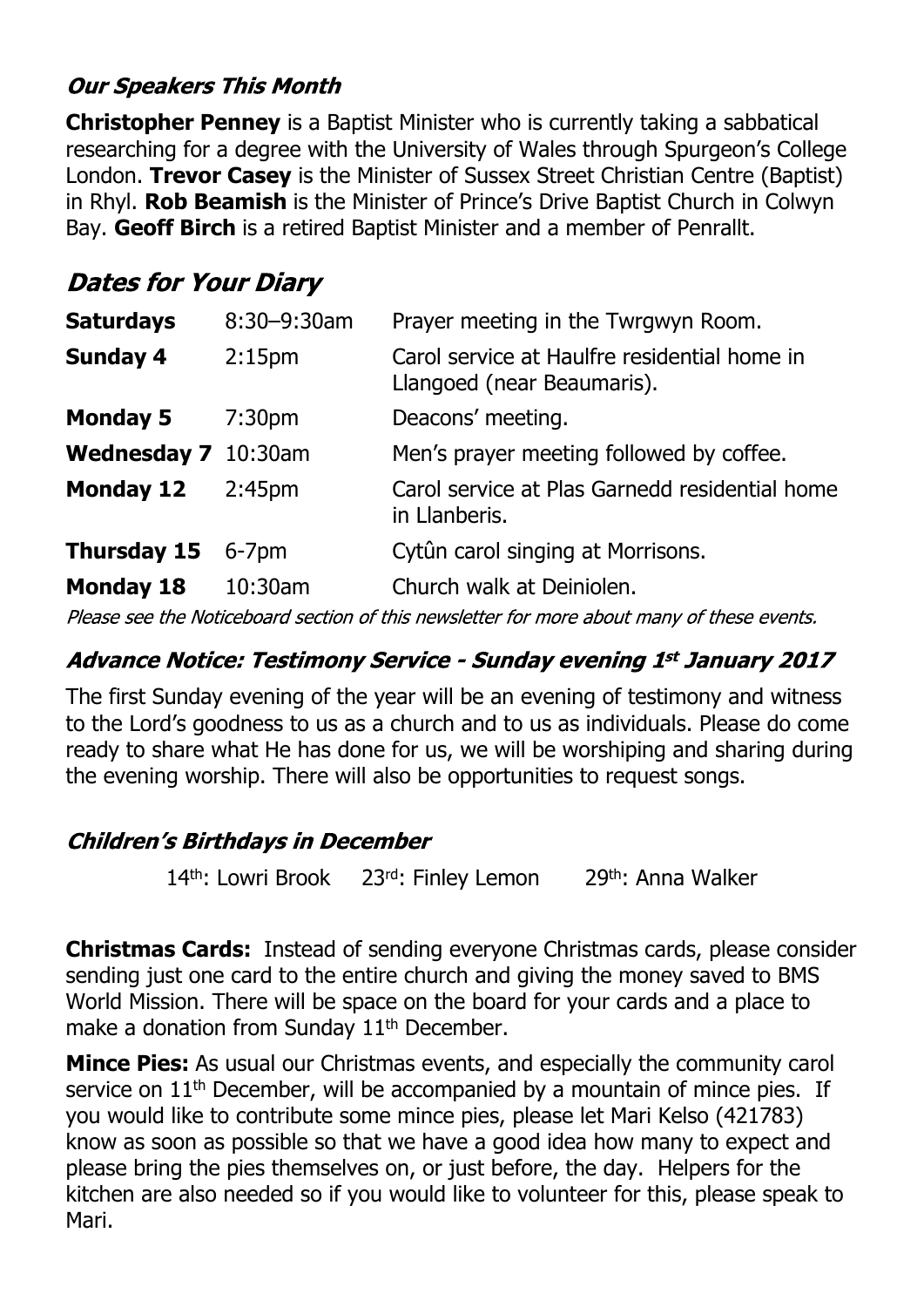#### **Homegroups:**

Many of our folk meet in small groups during the week for Bible study, prayer and fellowship. We encourage you to join one of these groups if you are able to.NB not all these groups meet every week. Please check with the contact people to find out when and where they are meeting this month.

| <b>Day</b> | <b>Time</b>        | <b>Group Name</b>             | <b>Contacts</b>                     |
|------------|--------------------|-------------------------------|-------------------------------------|
| <b>Tue</b> | 7:30 <sub>pm</sub> | Nilgiri                       | Joan Beer (353874)                  |
| <b>Tue</b> | 7:30pm             | Tyddyn Isaf<br>(Menai Bridge) | Magnus Forrester-Barker<br>(717570) |
| <b>Wed</b> | 2:00 <sub>pm</sub> | Carers                        | Carol Morris (208407)               |
| <b>Wed</b> | 7:30pm             | <b>Bethesda</b>               | Jon & Deb Stammers (602868)         |
| <b>Wed</b> | 7:30pm             | <b>Nomads</b>                 | Pat & Roger Borlace (713146)        |
| <b>Thu</b> | $10:30$ am         | Llanfairpwll (am)             | Sue & Lawrence Moss (713793)        |
| <b>Thu</b> | 7:30 <sub>pm</sub> | Llanfairpwll (pm)             | Sue & Lawrence Moss (713793)        |
| Fri        | 10:30am-12:30pm    | The Lydias                    | Freda Birchall (371316)             |

#### Noticeboard:

#### *◊* **Bible Unzipped...**

… is taking a break in December and will return in January with an exciting new, year-long programme. More details to follow.

#### **◊ Church Lunch**

Please note that there is no Church Lunch this month, as it was moved forward a week for the visit of Freddy Farias-Palacios.

#### *◊* **Church Walk** Monday 19th December

This month's walk will be led by Andrew March (dtp4you@gmail.com), who writes: "We'll begin from 'Bus Stop' at Dinorwig (almost as far as the road goes); there is plenty of free space to park. Boots will be advantageous. Waterproofs if the weather forecast advises – do listen in! Walking through the quarry to a view point thence to Nant Peris where there is a large carpark (let's hope the weather is not too dreadful!) where we can take lunch, bring a plastic shopping bag to sit on. Then a walk along footpath and road to Llanberis then via Castell Dolbadarn thence to the Slate Museum [free entry at the moment] or the Quarry Hospital if open (if folk wish) then up through the woodland (quite steep) back to 'Bus Stop'. I know the proprietor of the hostelry at 8 High Street in Deiniolen where we might possibly partake of tea and scones! Not many miles but several changes of altitude. (Parachutes not essential!) Numbers in advance would be appreciated."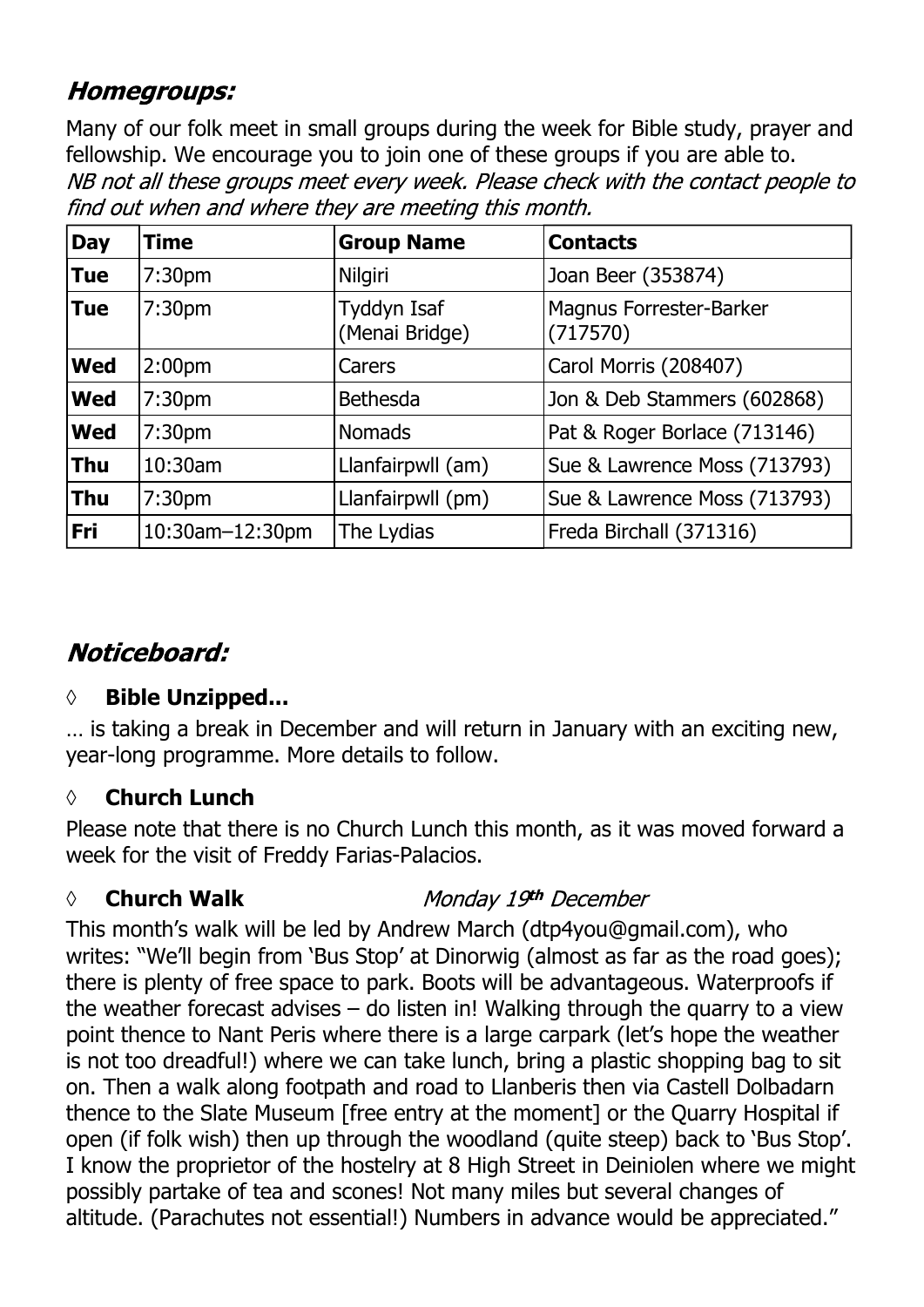#### **◊ Exploring Christianity**

The Alpha Team met on  $21<sup>st</sup>$  November to plan and pray for the next Course, which is due to commence on Monday 23rd January 2017. While more details will be given in the January Newsletter, would you now please consider prayerfully who you may invite to the course. It's not long to go to 23rd January!

#### **◊ Pastoral Help**

If you have issues of concern about your own or someone else's welfare, please contact a member of the Pastoral Care team: Pat Borlace (713146); Adrienne Ferrada; Gwen Hicks; Geoff Moore (410582); Lawrence Moss (713793); Judy Stammers (364394); Helen Thomas (600174).

#### **◊ Pray for Penrallt Every Day**

We believe in prayer and encourage people to pray. You can send prayer request to our electronic diary via office@penrallt.org (there are also prayer cards in the church porch that you can fill in). Better still, you can receive the prayer diary straight to your inbox every Monday (or occasionally on Tuesdays) by emailing the office now and requesting to be put on the list. For more immediate and interactive sharing of prayers, search on Facebook for Penrallt Prayer Point and send a request to join our group.

#### **◊ Rough Sleepers**

The church's policy is not to give money directly to the rough sleepers in Upper Bangor. Be warned that some of them can be aggressive. You will find brown envelopes in the porch for a gift that will buy meal vouchers which are distributed to rough sleepers by the Cathedral.

#### **◊ Scrabble Club**

Calling all SCRABBLE fanatics! Would you be interested in a Scrabble Club meeting once a week in the Twrgwyn Room over the Winter? If so, please see Roger Malone, and the poster in the hallway.

#### **◊ Sunday Afternoon Services**

We visit residential homes in the area once a month on a Sunday afternoon, alternating between Haulfre (in Llangoed, on Anglesey, starting at 2:15pm) and Plas Garnedd (in Llanberis, starting at 2:45pm), usually on the first Sunday. This month we are due to visit Haulfre on **Sunday 4th December** to sing Christmas carols. We are also intending to visit Plas Garnedd for the same purpose on **Monday 12th December** (at the usual time).

#### **◊ Used postage stamps for BMS**

The Baptist Missionary Society raises extra funds by selling used postage stamps (also coins, medals, old postcards and pre-1950 greetings cards). Please trim stamps leaving 3mm (1/8inch) of envelope all round. Labelled packets may be left in the Church office.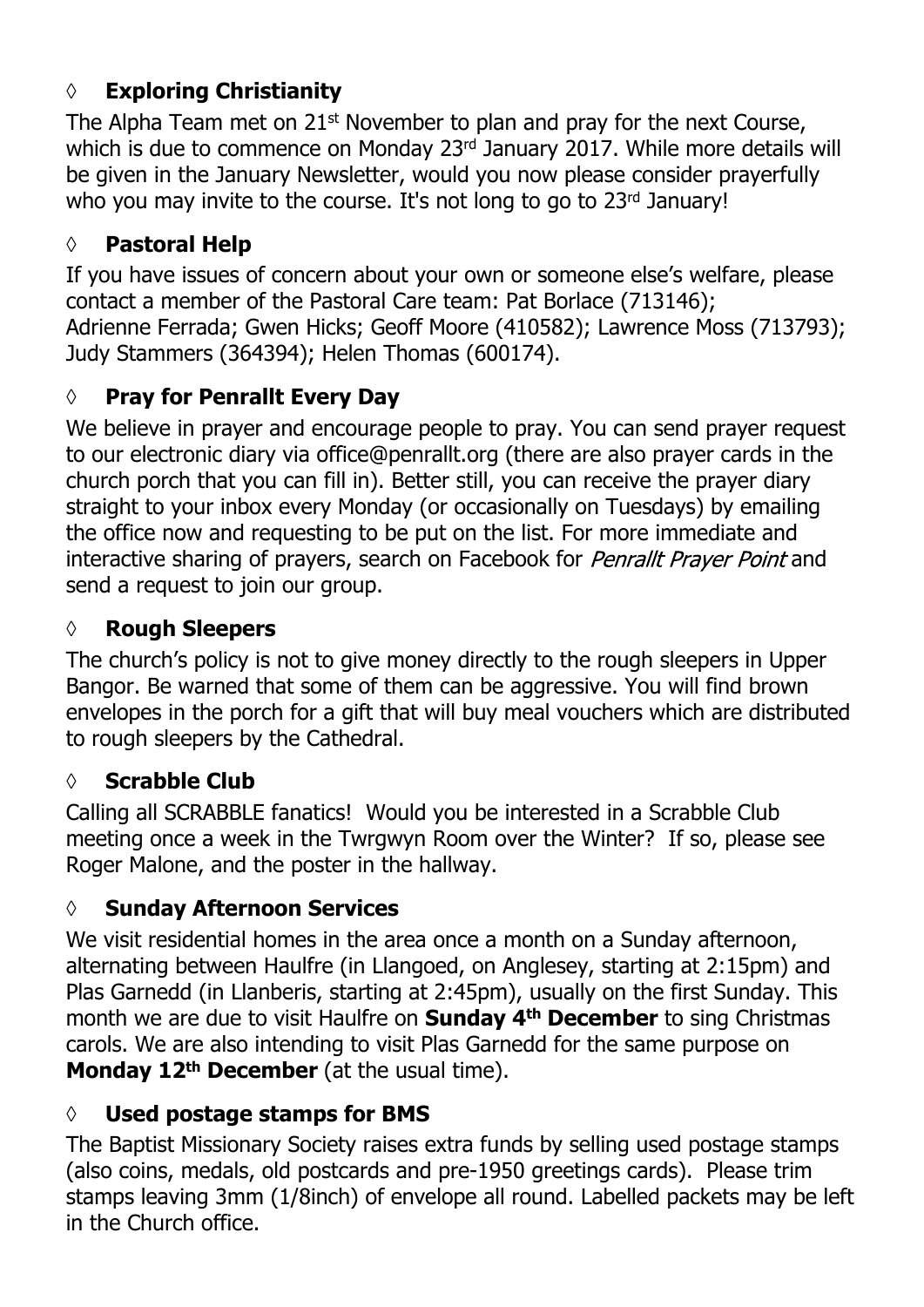It was one of those brief encounters you never forget. You know immediately it has rearranged your priorities and disturbed your perceptions. I was sitting in a church somewhere in Israeli territory (I'll disguise the location if you don't mind) and next to me was seated the loveliest of elderly West Bank Christians. I'd spent time on the West Bank and heard first hand of the plight of our fellow-believers in that part of the Middle East. Strangled economically, with few human rights, under constant threat of having their lands confiscated and given to Jewish immigrants from anywhere in the world, they cling on. Their young generations have left in droves to seek freedom and a future overseas. They talk of returning, but everyone knows there is little to return to. And so grandparents thank God for Skype and talk across the oceans with their loved ones. If they want to get into a car and travel far they cannot. Fifteen minutes in either direction is a security wall and check point. No permit, no passage. In contrast whenever our coach had come to a checkpoint our guide would shout out in Hebrew "English!" and we'd be waved through.

And so we sat quietly next to each other talking as she opened her heart to me. And I listened. I looked into her eyes and asked "What can I do?" She smiled resignedly and said "Please pray for us. Just pray for us". I thought for a second and then remembered all those occasions in Penrallt when we had laid out prayer stations at Christmas with Bethlehem as a theme, and always, without fail, reference to the current plight of Christians in the occupied territories. We would show photos of the wall, the graffiti painted by Banksy, stencilled in brilliant protest. And we prayed: year after year during my seventeen years as pastor of Penrallt we prayed for them. So I told her that.

A look of wonder crossed her face. Her eyes widened for a second and then she said, very softly, "I didn't think you knew about us. Thank you."

Yes, my dear friend from the West Bank whom I shall never meet again in this life, we know about you. And we pray. Thank you, Penrallt, on her behalf for all your prayers in recent years.

Peter Cousins

Please note that the church office will be closed from Thursday 22nd December and will reopen on Tuesday 2nd January.

Deadline for next month's newsletter: Wednesday 15th December. Please sent information to Magnus (office@penrallt.org; 01248 353355). All notices should be submitted in writing (preferably by email) as early as possible.